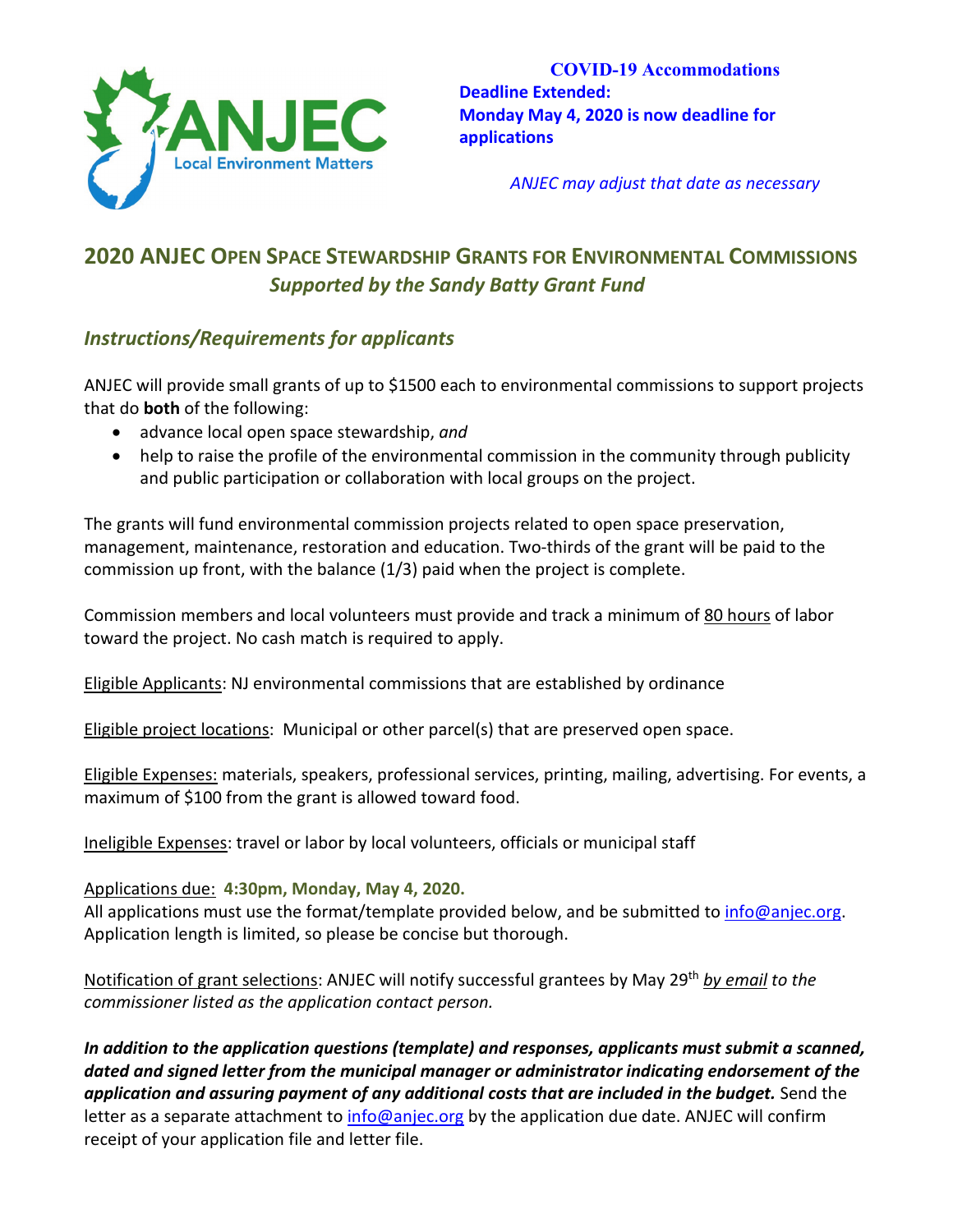EMAIL SUBMISSIONS MUST CONTAIN THE NAME OF THE MUNICIPALITY IN THE SUBJECT LINE. (Example: **SUBJECT: Washington Twp 2020 OSS Grant App.**) To submit a grant application, copy and paste the application template below into a Word document, type in your information, and submit the Word file to [info@anjec.org](mailto:info@anjec.org).

Grant Period & Reporting: grantees have *one year* to complete projects and submit final reports/documentation for reimbursement. Projects running past one year without authorization from ANJEC are subject to forfeit their final 1/3 payment. Written status reports (mandatory) are due at the  $6<sup>th</sup>$  month and final project report before the grant will be deemed complete and final payment will be made. As the project progresses, grantees are required to submit a minimum of 5 representative photos or other graphics for ANJEC's use in publications and online reports.

Suitable projects include, but are not limited to:

- pollinator gardens
- trail building, signage, maintenance
- printed or online guides, maps, inventories of open space, trails
- open space or trails assessments, plans, maps
- multi-town plans to link open space or trails
- conservation easement inventory, monitoring, outreach, education
- management of invasive species
- habitat enhancement on open lands
- restoration or maintenance of riparian areas within preserved public open space
- educational stormwater management projects on preserved public open space

Applications will be evaluated based on the following:

1. *Completeness* – Does the application include a full description of deliverables, schedule and budget, including who will supervise and/or carry out each major task, when and how?

2. *Budget* - Did the commission research and itemize major costs in preparing the budget and determining the amount requested? An application without an itemized budget will not qualify for a grant. Include all major costs, whether covered by grant funds or other funding sources.

3. *Additional resources* – Does the application list any community partners committed to and/or contributing to the project? Obtain commitment from the partner organizations before listing them.

4. *Environmental commission benefit* -How will the environmental commission use this project to raise its long-term visibility among residents and the governing body? Describe specific outreach tasks.

5. *Impact on the community* - Does the application explain how residents or others will be informed and/or included in the project, and how this will have a positive impact on local open space?

6. *Replicability or follow-up* – Does the application explain the project's ongoing use, and/or how it will be an annual or other regular event? If the proposed activity is a plan, does the application address "next steps" and who will pursue them?